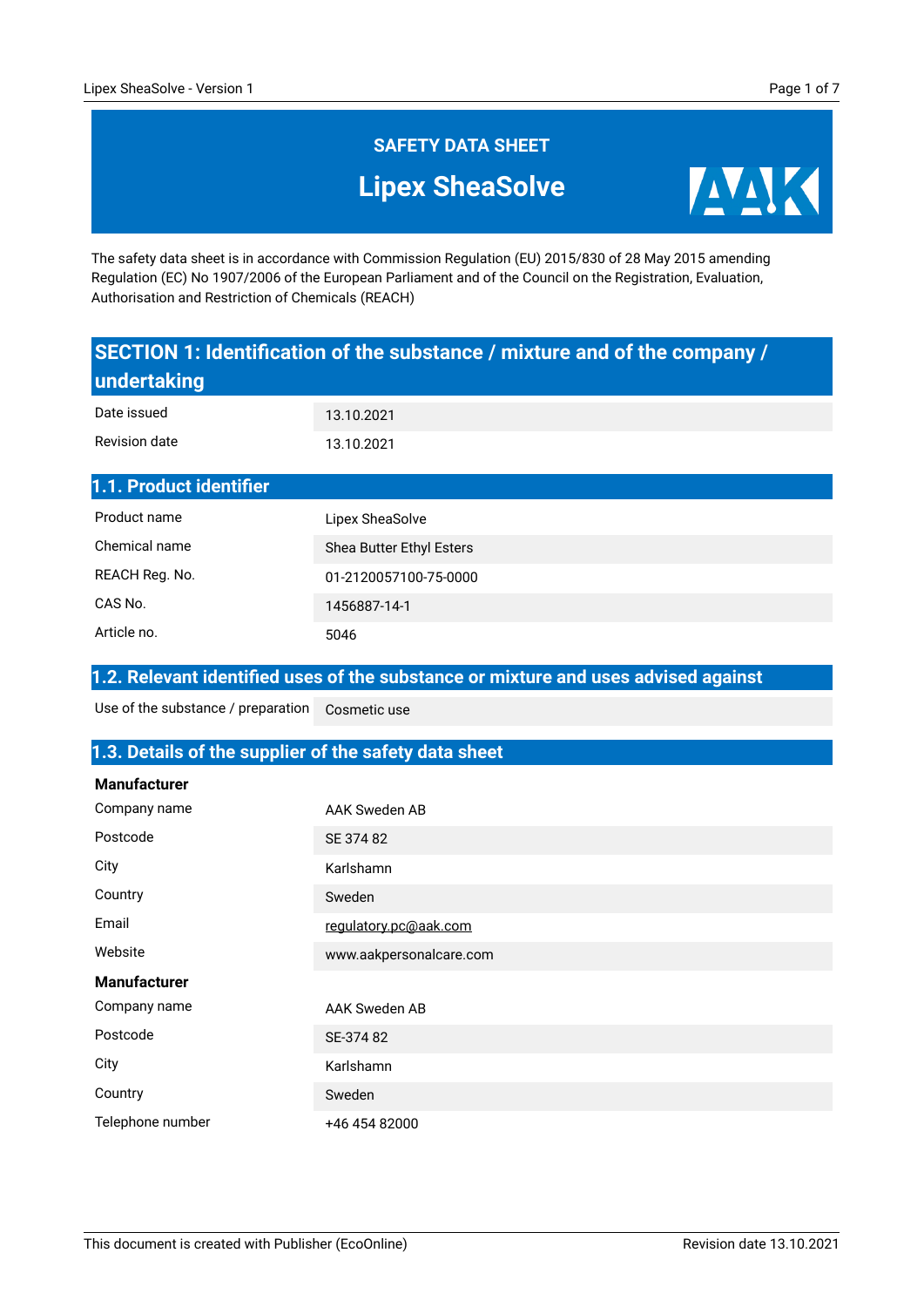| Website                                                                         | www.aak.com                                                                                       |
|---------------------------------------------------------------------------------|---------------------------------------------------------------------------------------------------|
| 1.4. Emergency telephone number                                                 |                                                                                                   |
| Emergency telephone                                                             | Telephone number: 112<br>Description: SOS                                                         |
| <b>SECTION 2: Hazards identification</b>                                        |                                                                                                   |
| 2.1. Classification of the substance or mixture                                 |                                                                                                   |
| CLP classification, comments                                                    | This product is not classified as dangerous according to the CLP Regulation (EC)<br>No 1272/2008. |
| Substance / mixture hazardous<br>properties                                     | Not regarded as a health or environmental hazard under current legislation.                       |
| 2.2. Label elements                                                             |                                                                                                   |
| 2.3. Other hazards                                                              |                                                                                                   |
| Other hazards                                                                   | Not entered.                                                                                      |
|                                                                                 | <b>SECTION 3: Composition / information on ingredients</b>                                        |
| 3.1. Substances                                                                 |                                                                                                   |
| Substance comments                                                              | Ester.                                                                                            |
| <b>SECTION 4: First aid measures</b>                                            |                                                                                                   |
| 4.1. Description of first aid measures                                          |                                                                                                   |
| Inhalation                                                                      | Fresh air.                                                                                        |
| Skin contact                                                                    | Wash skin with soap and water.                                                                    |
| Eye contact                                                                     | Rinse with water. Contact physician if discomfort continues.                                      |
| Ingestion                                                                       | Drink plenty of water.                                                                            |
|                                                                                 | 4.2. Most important symptoms and effects, both acute and delayed                                  |
| Information for health personnel                                                | Get medical attention if any discomfort continues.                                                |
| 4.3. Indication of any immediate medical attention and special treatment needed |                                                                                                   |
| Other information                                                               | Not entered.                                                                                      |
| <b>SECTION 5: Firefighting measures</b>                                         |                                                                                                   |
| 5.1. Extinguishing media                                                        |                                                                                                   |
| Suitable extinguishing media                                                    | Use: Foam, carbon dioxide or dry powder.                                                          |
| Improper extinguishing media                                                    | Do not use water jet as an extinguisher, as this will spread the fire.                            |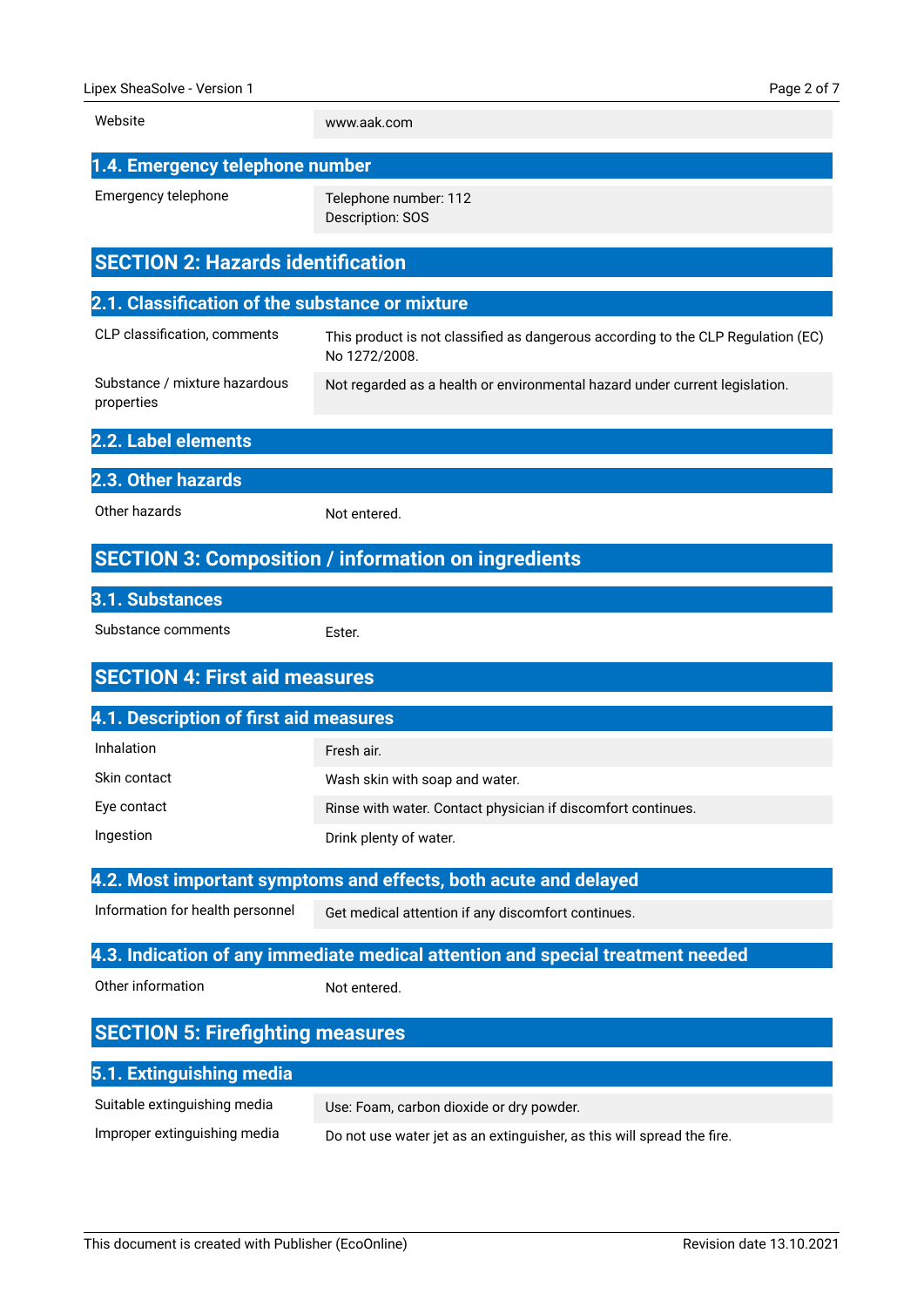| Lipex SheaSolve - Version 1                   | Page 3 of 7                                                                                                                                                            |
|-----------------------------------------------|------------------------------------------------------------------------------------------------------------------------------------------------------------------------|
|                                               | 5.2. Special hazards arising from the substance or mixture                                                                                                             |
| Fire and explosion hazards                    | When heated and in case of fire, irritating vapours/gases may be formed.                                                                                               |
| Hazardous combustion products                 | Carbon monoxide (CO).                                                                                                                                                  |
| 5.3. Advice for firefighters                  |                                                                                                                                                                        |
| Other information                             | Not entered.                                                                                                                                                           |
| <b>SECTION 6: Accidental release measures</b> |                                                                                                                                                                        |
|                                               | 6.1. Personal precautions, protective equipment and emergency procedures                                                                                               |
| Personal protection measures                  | For personal protection, see section 8.                                                                                                                                |
| Personal precautions                          | Not entered.                                                                                                                                                           |
| For emergency responders                      | Not entered.                                                                                                                                                           |
| <b>6.2. Environmental precautions</b>         |                                                                                                                                                                        |
| Environmental precautionary<br>measures       | Avoid discharge into drains, water courses or onto the ground.                                                                                                         |
|                                               | 6.3. Methods and material for containment and cleaning up                                                                                                              |
| Cleaning method                               | Sweep up and place into an appropriate container. For waste disposal, see<br>section 13. Collect with absorbent, non-combustible material into suitable<br>containers. |
| <b>6.4. Reference to other sections</b>       |                                                                                                                                                                        |
| Other instructions                            | Not entered.                                                                                                                                                           |
| <b>SECTION 7: Handling and storage</b>        |                                                                                                                                                                        |
| 7.1. Precautions for safe handling            |                                                                                                                                                                        |
| Handling                                      | Read and follow manufacturer's recommendations. Observe good chemical<br>hygiene practices.                                                                            |
|                                               | 7.2. Conditions for safe storage, including any incompatibilities                                                                                                      |
| Storage                                       | Store in a cool place. Store in a dry place. Store at specified temperature.                                                                                           |
| <b>Conditions for safe storage</b>            |                                                                                                                                                                        |
| Storage temperature                           | Value: $< 20 °C$                                                                                                                                                       |
| 7.3. Specific end use(s)                      |                                                                                                                                                                        |
| Specific use(s)                               | Not entered.                                                                                                                                                           |
|                                               | <b>SECTION 8: Exposure controls / personal protection</b>                                                                                                              |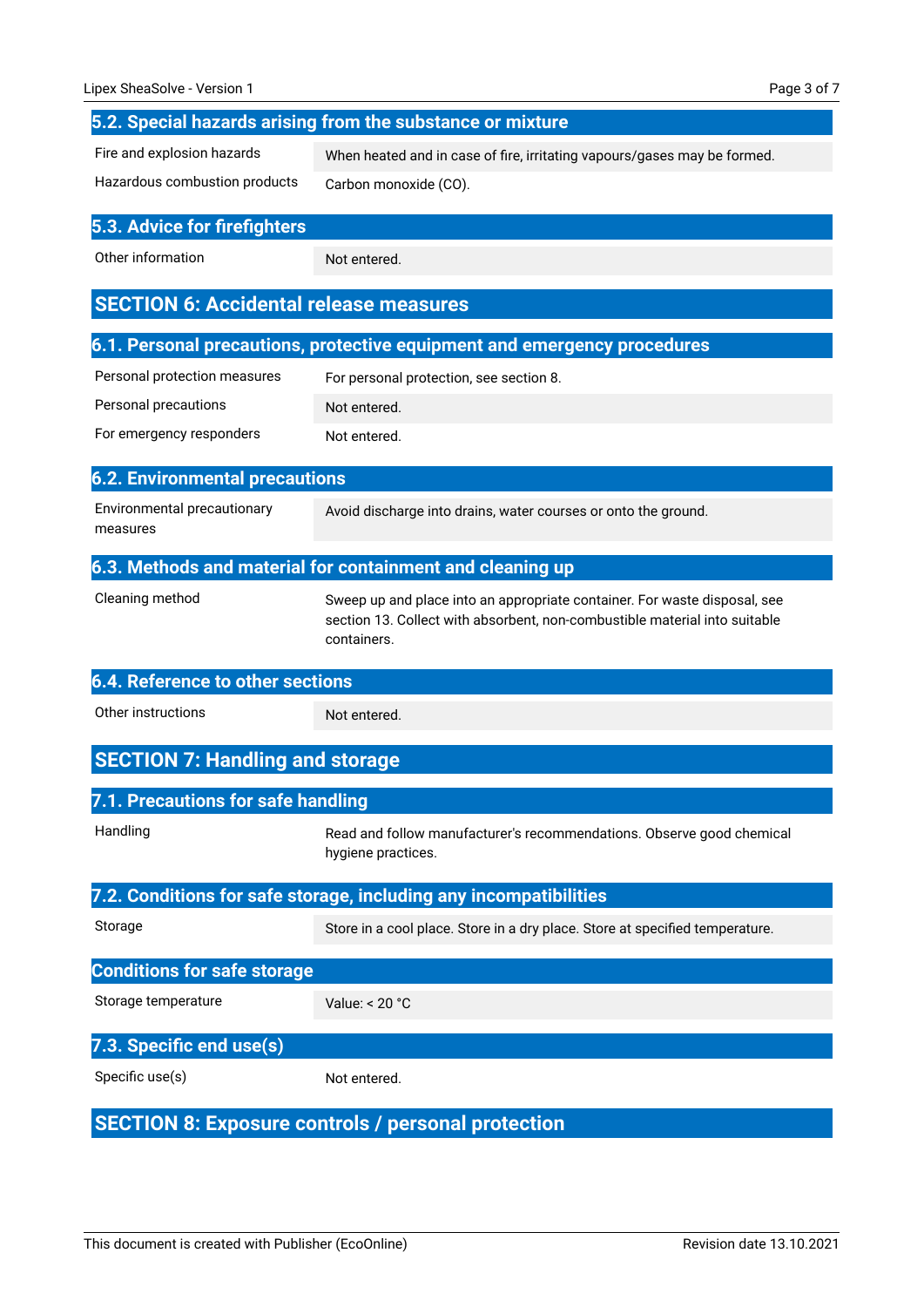| <b>8.1. Control parameters</b>                     |                                                                                    |
|----------------------------------------------------|------------------------------------------------------------------------------------|
| 8.2. Exposure controls                             |                                                                                    |
| <b>Eye / face protection</b>                       |                                                                                    |
| Eye protection                                     | If risk of splashing, wear safety goggles or face shield.                          |
| <b>Hand protection</b>                             |                                                                                    |
| Hand protection                                    | Protective gloves are recommended.                                                 |
| <b>Respiratory protection</b>                      |                                                                                    |
| Respiratory protection                             | No specific recommendations.                                                       |
| <b>SECTION 9: Physical and chemical properties</b> |                                                                                    |
|                                                    | 9.1. Information on basic physical and chemical properties                         |
| Physical state                                     | Liquid.                                                                            |
| Colour                                             | Colourless to pale yellow.                                                         |
| Odour                                              | Almost odourless.                                                                  |
| Melting point / melting range                      | Value: $< 10 °C$                                                                   |
| Boiling point / boiling range                      | Value: 210 °C                                                                      |
| Flash point                                        | Value: > 110 °C                                                                    |
| Relative density                                   | Value: $\sim$ 0,87 g/cm3<br>Method: Electronic density meter<br>Temperature: 25 °C |
| Solubility description                             | Not soluble in water.                                                              |
| 9.2. Other information                             |                                                                                    |
| <b>Other physical and chemical properties</b>      |                                                                                    |
| Physical and chemical properties                   | Not entered.                                                                       |
| <b>SECTION 10: Stability and reactivity</b>        |                                                                                    |
| 10.1. Reactivity                                   |                                                                                    |
| Reactivity                                         | There are no known reactivity hazards associated with this product.                |
| 10.2. Chemical stability                           |                                                                                    |
| Stability                                          | Stable under the prescribed storage conditions.                                    |

Stable under the prescribed storage conditions.

#### **10.3. Possibility of hazardous reactions**

Not entered. Possibility of hazardous reactions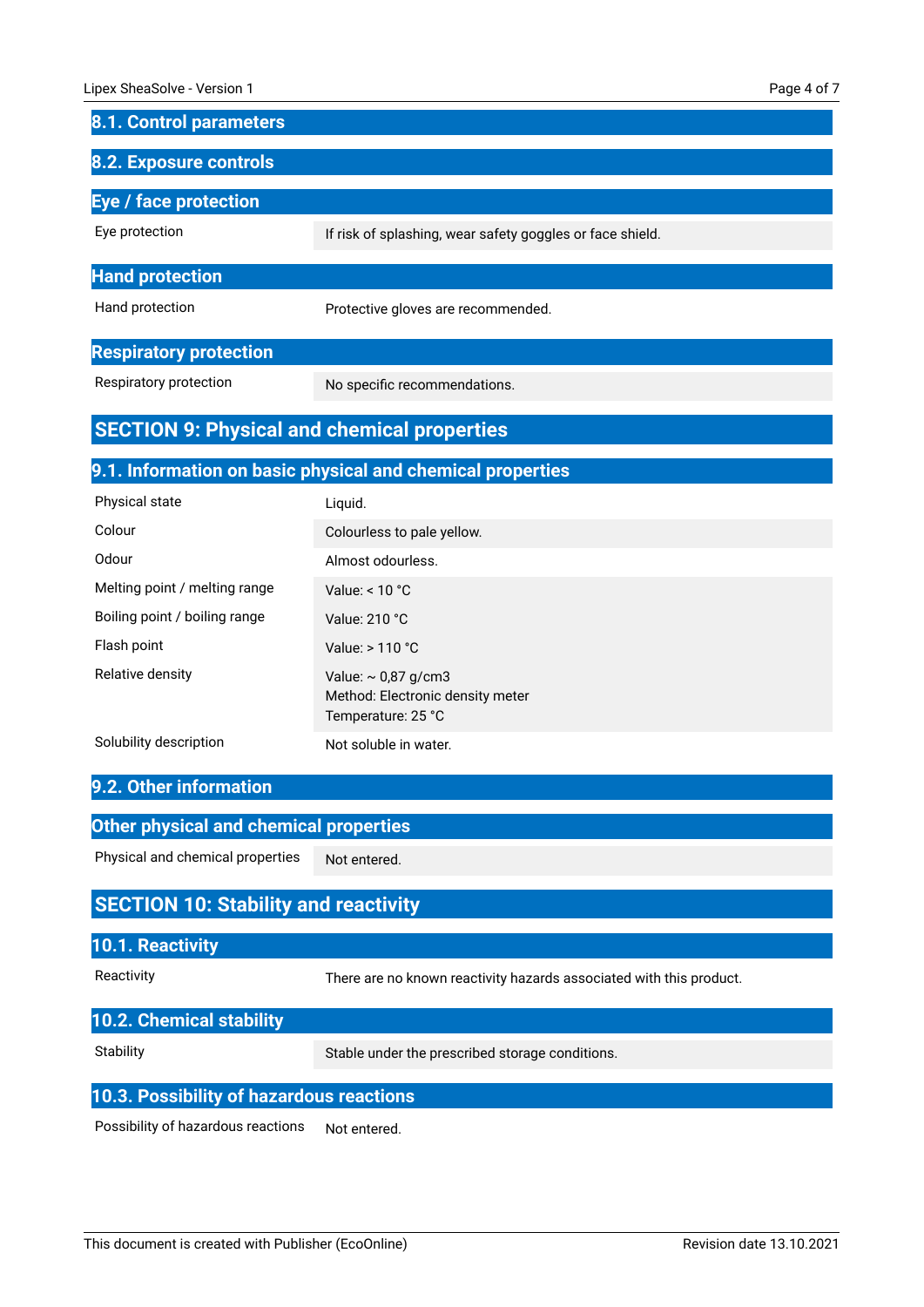| 10.4. Conditions to avoid                    |                                                                 |
|----------------------------------------------|-----------------------------------------------------------------|
| Conditions to avoid                          | Not entered.                                                    |
| 10.5. Incompatible materials                 |                                                                 |
| Materials to avoid                           | Strong oxidising substances.                                    |
| 10.6. Hazardous decomposition products       |                                                                 |
| Hazardous decomposition<br>products          | No hazardous decomposition products.                            |
| <b>SECTION 11: Toxicological information</b> |                                                                 |
| 11.1. Information on toxicological effects   |                                                                 |
| Other toxicological data                     | Not entered.                                                    |
| Other information regarding health hazards   |                                                                 |
| Skin contact                                 | Not Irritating. (HRIPT)                                         |
| Eye contact                                  | Not Irritating. (HET-CAM)                                       |
| 11.2 Other information                       |                                                                 |
| <b>SECTION 12: Ecological information</b>    |                                                                 |
| 12.1. Toxicity                               |                                                                 |
| Ecotoxicity                                  | The product is not expected to be hazardous to the environment. |
| 12.2. Persistence and degradability          |                                                                 |
| Persistence and degradability,<br>comments   | The product is readily biodegradable. (OECD 301F)               |
| 12.3. Bioaccumulative potential              |                                                                 |
| Bioaccumulative potential                    | Will not bio-accumulate.                                        |
| 12.4. Mobility in soil                       |                                                                 |
| Mobility                                     | The product is insoluble in water.                              |
| 12.5. Results of PBT and vPvB assessment     |                                                                 |
| PBT assessment results                       | Not entered.                                                    |
| 12.6. Endocrine disrupting properties        |                                                                 |
| 12.7. Other adverse effects                  |                                                                 |
| varoo offaata aammanta                       |                                                                 |

Other adverse effects, comments Not entered.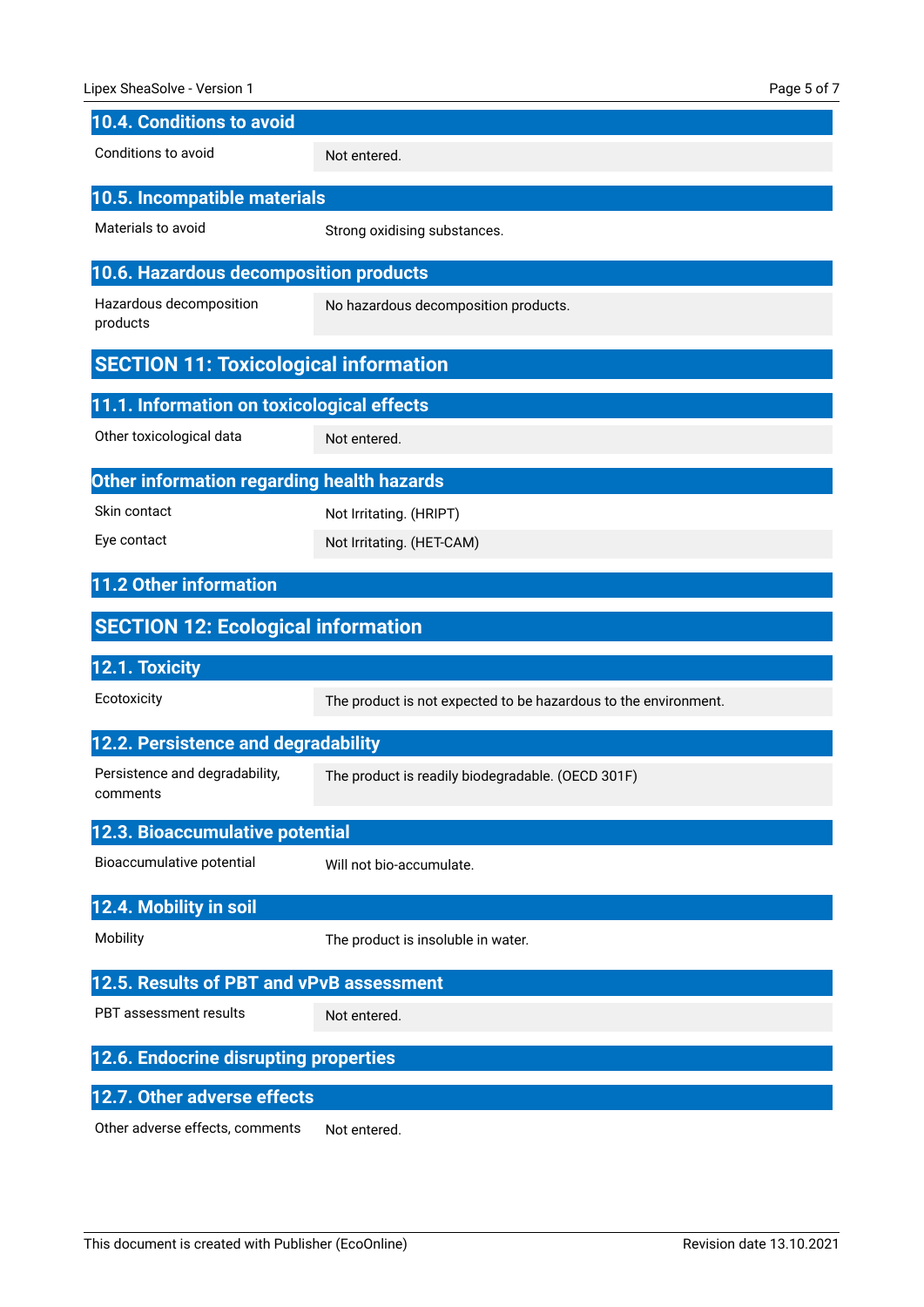## **SECTION 13: Disposal considerations**

| 13.1. Waste treatment methods                                 |                                                                                                                                 |
|---------------------------------------------------------------|---------------------------------------------------------------------------------------------------------------------------------|
| Specify the appropriate methods<br>of disposal                | Confirm disposal procedures with environmental engineer and local regulations.<br>Recover and reclaim or recycle, if practical. |
| <b>SECTION 14: Transport information</b>                      |                                                                                                                                 |
| 14.1. UN number                                               |                                                                                                                                 |
| Comments                                                      | Not relevant.                                                                                                                   |
| 14.2. UN proper shipping name                                 |                                                                                                                                 |
| Comments                                                      | Not relevant.                                                                                                                   |
| 14.3. Transport hazard class(es)                              |                                                                                                                                 |
| Comments                                                      | Not relevant.                                                                                                                   |
| 14.4. Packing group                                           |                                                                                                                                 |
| Comments                                                      | Not relevant.                                                                                                                   |
| <b>14.5. Environmental hazards</b>                            |                                                                                                                                 |
| 14.6. Special precautions for user                            |                                                                                                                                 |
| Special safety precautions for user                           | Not relevant.                                                                                                                   |
| 14.7. Maritime transport in bulk according to IMO instruments |                                                                                                                                 |
| <b>Additional information</b>                                 |                                                                                                                                 |
| Additional information                                        | Not relevant.                                                                                                                   |

# **SECTION 15: Regulatory information**

## **15.1. Safety, health and environmental regulations / legislation specific for the substance or mixture**

| EINECS / ELINCS               | 940-683-0                                                                                                                                                                                                                                                                                                                                                                                                                                                                                                                   |
|-------------------------------|-----------------------------------------------------------------------------------------------------------------------------------------------------------------------------------------------------------------------------------------------------------------------------------------------------------------------------------------------------------------------------------------------------------------------------------------------------------------------------------------------------------------------------|
| References (laws/regulations) | Regulation (EC) No 1907/2006 of the European Parliament and of the Council of<br>18 December 2006 concerning the Registration, Evaluation, Authorisation and<br>Restriction of Chemicals (REACH), establishing a European Chemicals Agency,<br>amending Directive 1999/45/EC and repealing Council Regulation (EEC) No 793/<br>93 and Commission Regulation (EC) No 1488/94 as well as Council Directive 76/<br>769/EEC and Commission Directives 91/155/EEC, 93/67/EEC, 93/105/EC and<br>2000/21/EC, including amendments. |

### **15.2. Chemical safety assessment**